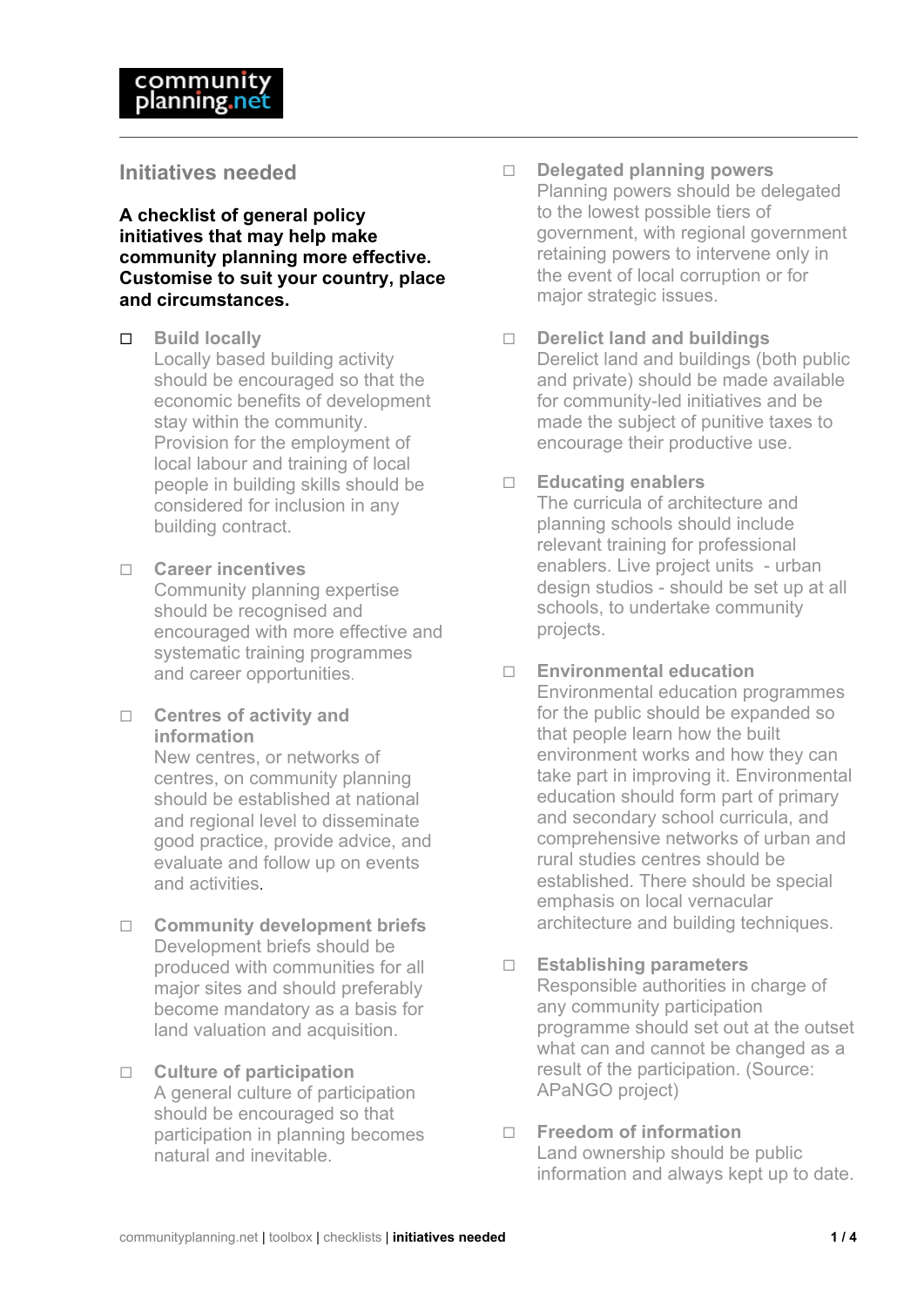communityplanning.net | toolbox | checklists | **initiatives needed 2 / 4**

When property in public or social ownership is sold, there should be public debate on its use beforehand, and it should not automatically be sold to the highest bidder.

- **Good practice information** More good practice guidance needs to be produced, made available and kept up to date. Specific items include:
	- o Catalogues of information already available;
	- o Detailed how-to-do-it information on methods;
	- o Toolkits of sample documents and formats;
	- o Contact data for people and organisations with relevant experience.
	- o Well presented case studies in print and on film.
	- o Training packs and programmes.

#### **Gradual development** Planning policies should generally

encourage incremental, evolutionary development with large development sites broken down into smaller packages.

- **Independent resources for participation** Both voluntary sector bodies and governments should recognise a responsibility to provide independent resources for community participation in planning in all major development areas. (Source: APaNGO project)
- **Information**

Information systems should be

established to make data about successful examples of community planning and development widely available. Programmes should be established to encourage more exchange of experience between the various groups involved in the process - public, private, professional and voluntary. Methods

should be devised for exchanging information internationally so that relevant lessons may be learned in the shortest possible space of time.

- **Integration with decision making** Government bodies should better integrate community input in its different forms in decision-making processes. (Source: APaNGO project)
- **Legal agreements with communities** Agreements between government and communities on development should be legally established and then maintained with integrity in order to ensure ongoing trust. (Source: APaNGO project)
- **Lobbying for resources** Multi-agency co-ordination, resources and leadership are needed to lobby for increased resources for participatory planning activity at local level and supporting services at national or regional level.

# **Long-term support**

Funding programmes for the voluntary sector need to be long term to allow the support infrastructure for community involvement in planning to be maintained. (Source: APaNGO project)

# **Marketing**

The importance and effectiveness of community planning should be more forcefully marketed.

# **Percentage for participation**

All significant developments should include in their budgets a specific amount of funding for effective participation at all stages.

 **Planners out in the community** More professional planners should be physically located in multidisciplinary offices in the communities they serve. In urban areas no one should be more than a few minutes' walk from such an office. Architecture centres, community design centres and neighbourhood planning offices should all be promoted.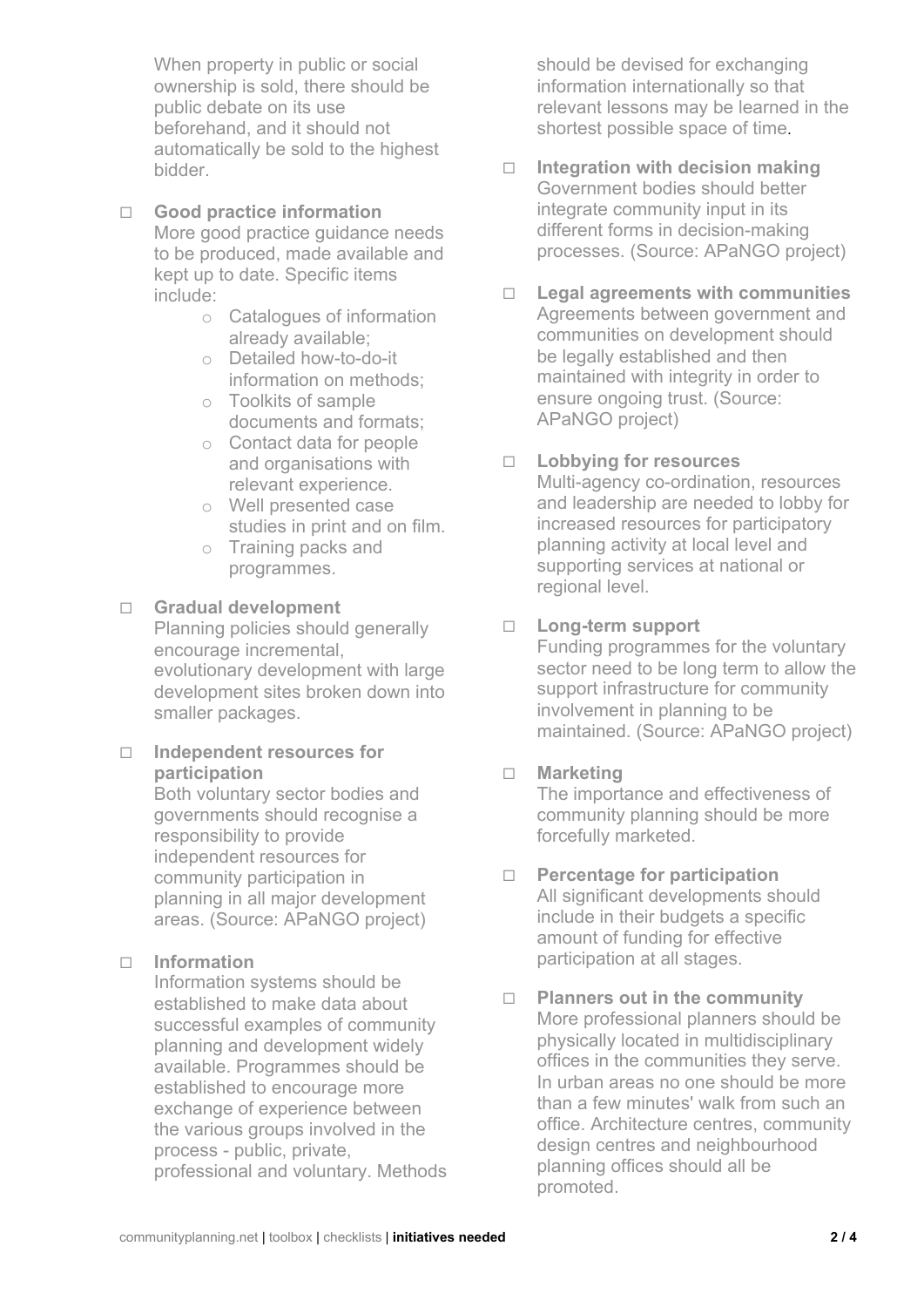communityplanning.net | toolbox | checklists | **initiatives needed 3 / 4**

# **Planning applications**

Proposals by property owners for development should be encouraged or required to include visual details and policy statements. It should also be possible to view proposals nearby, ie in a local shop or cafe, rather than having to travel to remote government offices. Ideally, proposals should be displayed visually at the site in question.

# **Planning decisions**

All relevant social and environmental issues should be considered in planning appeals, public inquiries and local planning decisions. The recommendations of public inquiry inspectors should not be overturned by central government except for overriding reasons, such as national security. Community groups should be given access to the necessary resources to present their case effectively.

- **Practitioner listing service** Registers of experienced community planning and community architecture practitioners should be established to help local authorities, developers and community groups obtain the best expertise available.
- **Professional payment** Recommended professional fee scales should be adjusted to take account of the extra time needed to involve end-users.
- **Public funding** Accountability procedures for the receipt of public funds should be redefined to encourage community initiatives and provide voluntary

organisations with consistent, longterm funding, to facilitate forward planning.

 **Public sector enablers** Central and local government should learn to trust community organisations and actively assist them in their formation and growth. There should be a fundamental

policy shift from 'providing' to 'enabling'.

 **Public participation statements** Developers of significant projects should be required to produce a 'public participation statement' identifying those affected and setting out how they will be involved in the development process. This should be an integral part of planning application procedures.

# **Quantify benefits**

Funding needs to be allocated to systematic analysis and quantifying of the benefits of community planning approaches.

## **Research**

Far more resources should be devoted to research on the built environment by government and the development industry to avoid making the same mistakes over and over again. Research and development programmes should be undertaken on the long-term cost effectiveness of different approaches and the results widely disseminated. Special attention should be directed towards the development of techniques in participatory planning and design.

- **Review statutory procedures** Planning, development and management procedures need to be constantly reviewed to ensure they incorporate the best participatory practice available. This might cover:
	- o Preparing local plans;
	- o Preparing development briefs;
	- o Planning application procedures;
	- o Public inquiry procedures;
	- o Urban management

procedures.

- **Simplify language** Planning legislation should be rewritten in straightforward language.
- **Technical aid** Networks of community-controlled, publicly funded multi-disciplinary